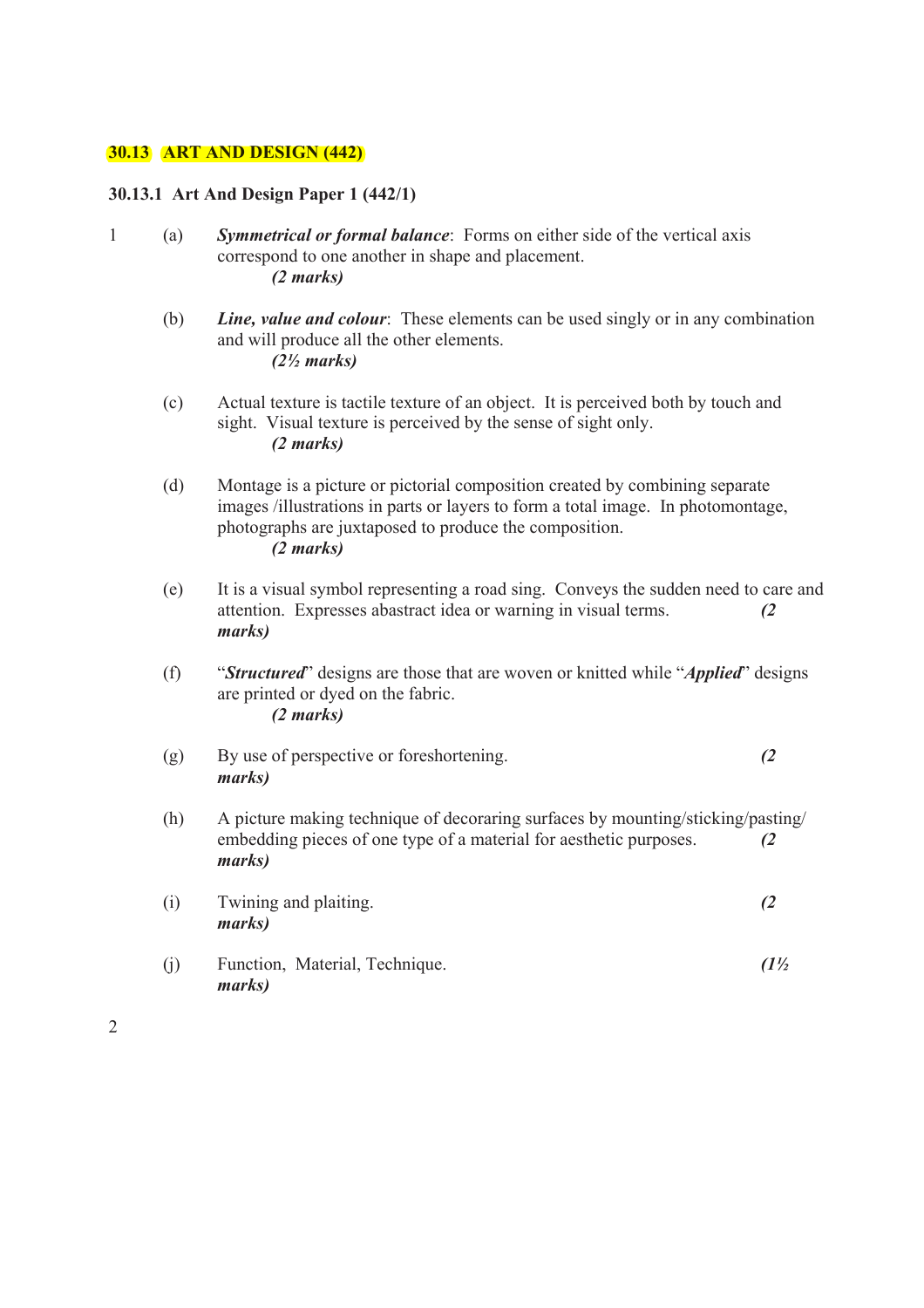

*(5* 

 $\overline{4}$ .

3. (a) Any imprint, mark or image created as a result of physical contact of an inked surface with a printing surface.

$$
(1)
$$

 $(h)$ 

*marks)*

| 1 U J             |                                                                             |               |
|-------------------|-----------------------------------------------------------------------------|---------------|
| a.                | Transfer of the image onto the block/screen/stencil.                        |               |
|                   | mark)                                                                       |               |
| ш                 | Application of ink onto surface.                                            | $\mathcal{I}$ |
|                   | mark)                                                                       |               |
| a.                | Placement of inked surface onto the printing surface and applying pressure. | $\mathcal{I}$ |
|                   | mark)                                                                       |               |
| <b>CONTRACTOR</b> | Lifting of the block/screen/stencil to reveal the print.                    |               |
|                   | mark)                                                                       |               |
| (a)               |                                                                             |               |
|                   | Spacing.                                                                    |               |
|                   | mark)                                                                       |               |
| п.                | Clarity of letters.                                                         |               |
|                   | <i>mark</i> )                                                               |               |
| ш                 | Appropriateness/suitability of letters to theme/function.                   |               |

(b)

*mark)*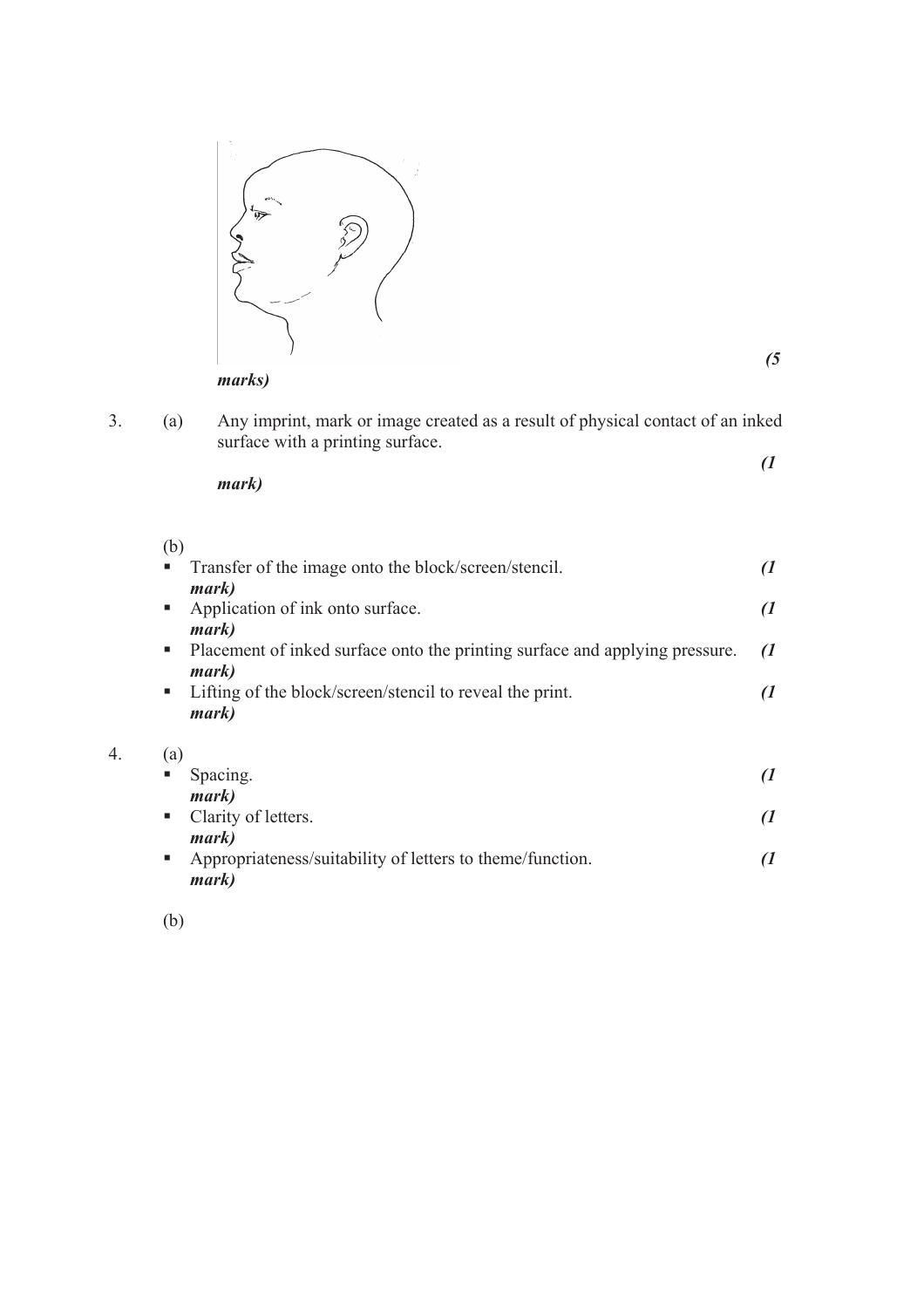

|    |                         |                                                                                                                                                                                                                                         | $(5 \text{ marks})$ |  |
|----|-------------------------|-----------------------------------------------------------------------------------------------------------------------------------------------------------------------------------------------------------------------------------------|---------------------|--|
| 5. | (a)<br>п<br>п<br>п<br>п | Hatching.<br>Cross hatching.<br>Blending.<br>Stippling.<br>marks)                                                                                                                                                                       | (4)                 |  |
|    | (b)<br>mark)            | Contuor drawing.                                                                                                                                                                                                                        | $\overline{a}$      |  |
| 6. | (a)<br>mark)            | Sculpture.                                                                                                                                                                                                                              | $\overline{a}$      |  |
|    | (b)<br>mark)            | Cutters, for example: knives, blades, measuring tools, paper, glue.                                                                                                                                                                     | $\mathcal{I}$       |  |
|    | (c)<br>pasting.         | Construction technique. The process involves measuring, cutting, folding and<br>(2 marks)                                                                                                                                               |                     |  |
|    | (d)<br>mark)            | Semi-abstract style.                                                                                                                                                                                                                    | $\overline{a}$      |  |
| 7. | (a)<br>mark)            | Weaving.                                                                                                                                                                                                                                | $\overline{a}$      |  |
|    | (b)                     | Construction/preparing the serrated card loom.<br>(i)<br>Cut cardboard to the required size.<br>Make corresponding marks across the bottom of the card ensuring equal<br>intervals.<br>Cut marks/knotch to make the card serrated.<br>п |                     |  |
|    |                         | Mounting/setting up the warps.<br>(ii)<br>Secure the yarn in position by knotting/tying it to the first serrated<br>point.                                                                                                              |                     |  |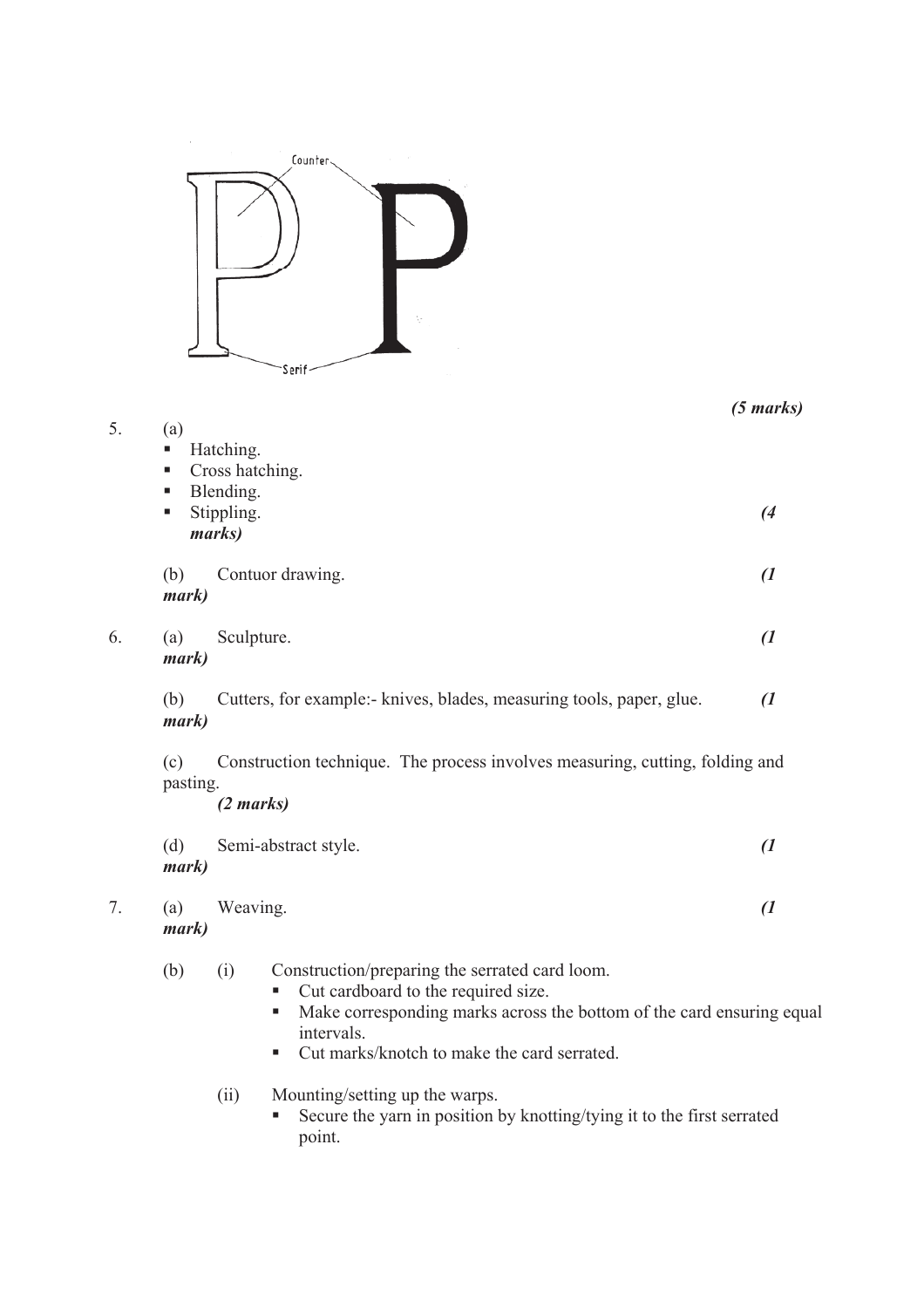- Run the yarn down the card and around the back of the second point at the bottom.
- Continue the process until the card is covered with warps maintainingeven tension.
- Secure the yarn on the last serrated point.
- (iii) Weaving/interlacing/interlocking wefts and warps.
	- Secure the weft yarn by looping around the warp.
	- Introduce the weft yarn by passing it over one under one weft thread in the first row.
	- Return weft yarn in the same way picking the alternative warp yarns.
	- Continue the process ensureing the wedts are beaten at short intervals for compactness until weaving is complete. *(15 marks)*
- 8. (a) Carving.

(b)

- Study the block carefully and use it as a source of inspiration for the sculpture to be made.
- Sketch the image on the block with a suitable sketching tool for example:- chalk, charcoal, pastel etc.
- Slowly and carefully start chipping along the outline using a chisel and mallet.
- Continue chipping deeper to bring out the details avoiding thin and sharp projections which could easily break.
- Work on the minor details to bring out the desired textural effects.
- In finishing, work out the details details starting with the rough tools such as rasps and move onto the finer smoothening materials such as emery cloth, fine sand paper etc.
- Finally dust the piece using a soft rag or brush and apply appropriate finish such as varnish, oil, wax etc.

*(15 marks)*

- 9. (a)
	- Cut the edges of the picture to neaten and to the required size or shape.
	- Choose the mounting technique that is appropriate that is, window or matt.
	- Select a piece of cardboard of the right size. Ensure that the board is wider than the picture.
	- Mark out on the cardboard the area for the picture.
	- Measure the exact margin sides and top with bottom side slightly wider.
	- Select a suitable frame, measure and mark all round to determine the length and witdth
	- Mark the dimensions of the picture on the frame to determine the position of the picture on the frame.
	- In window mounting an allowance is required onto which the picture will rest. Cut through following margins.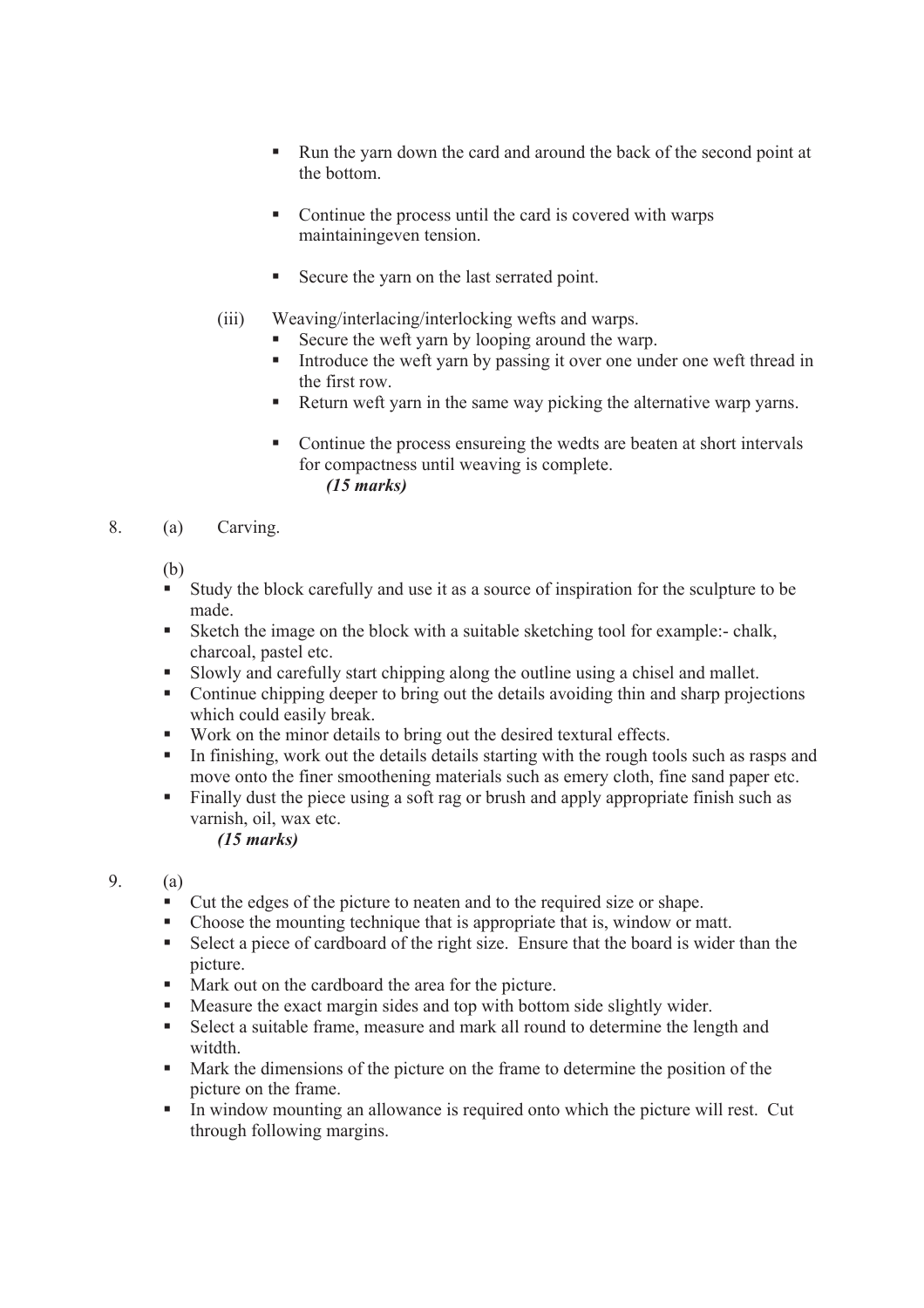- **Position the picture and fix it from behind onto the frame.**
- Select suitable room with adequate natural lighting and air.
- Remove all suitable boards for display and arrange them according to the theme.
- Bring in suitable boards for display and arrange them according to the theme.<br>■ Place the nictures at a comfortable eve-level ensuring good spacing between the
- Place the pictures at a comfortable eye-level ensuring good spacing between them.



```
(15 marks)
```
## **30.13.2 Art And Design Paper 2 (442/2)**

## **Section A**

| 1. | Interpretation        |                                                           |                      |  |
|----|-----------------------|-----------------------------------------------------------|----------------------|--|
|    | (a)                   | Relevance of subject matter to theme.                     | (2 marks)            |  |
|    | (b)                   | Correct Dimensions.                                       | (2 marks)            |  |
| 2. | <b>Composition</b>    |                                                           |                      |  |
|    | (a)                   | Appropriate use of space.                                 | (4 marks)            |  |
|    | (b)                   | Appropriate format.                                       | (4 marks)            |  |
|    | (c)                   | Unity/rhythm/balance.                                     | (8 marks)            |  |
|    | (d)                   | Creativity/imagination/originality.                       | $(10 \text{ marks})$ |  |
|    | (e)                   | Rendition of perspective (aerial/linear).                 | $(6 \text{ marks})$  |  |
| 3. | <b>Form/Structure</b> |                                                           |                      |  |
|    | (a)                   | Definition of forms.                                      | $(10 \text{ marks})$ |  |
|    | (b)                   | Capture of action/mood.                                   | (8 marks)            |  |
|    | (c)                   | Articulation of posture and features.                     | (6 marks)            |  |
|    | (d)                   | Proportions of forms in relation to each other and whole. | (8 marks)            |  |
|    | (e)                   | Texture/pattern.                                          | (4 marks)            |  |
| 4. | <b>Tone/Colour</b>    |                                                           |                      |  |
|    | (a)                   | Tonal value to create volume/depth.                       | (8 marks)            |  |
|    | (b)                   | Harmony/contrast.                                         | (4 marks)            |  |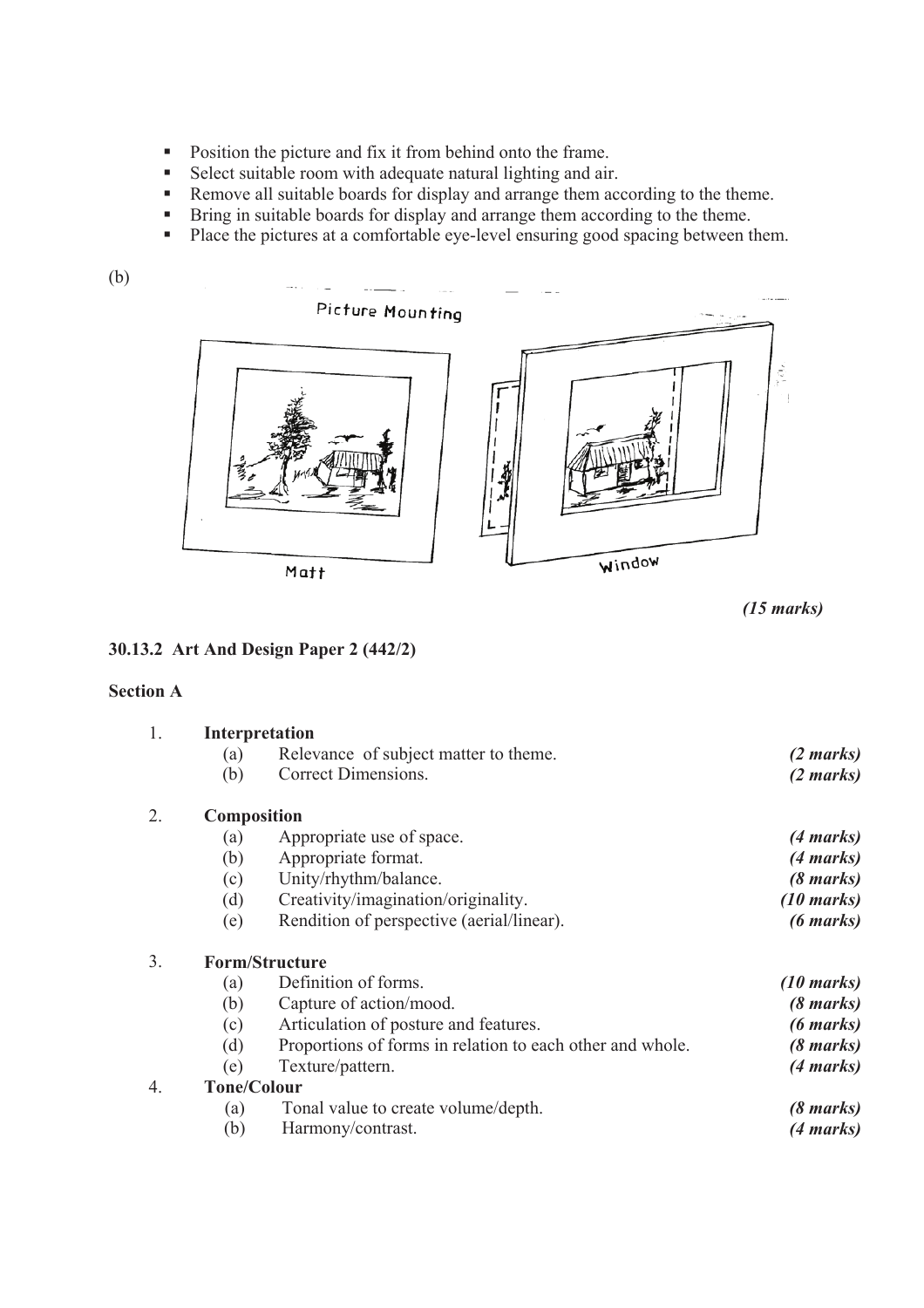|                  | (c)<br>(d)            | Competency in use of media (workmanship).<br>Appropriateness to subject matter.  | $(8 \text{ marks})$<br>$(4 \text{ marks})$ |  |  |
|------------------|-----------------------|----------------------------------------------------------------------------------|--------------------------------------------|--|--|
| 5.               |                       | <b>Presentation</b>                                                              |                                            |  |  |
|                  | (a)<br>(b)            | <b>Neatness</b><br>Appropriate finish                                            | (2 marks)<br>$(2 \text{ marks})$           |  |  |
| <b>Section B</b> |                       |                                                                                  |                                            |  |  |
| 1.               |                       | Interpretation                                                                   |                                            |  |  |
|                  | (a)                   | Subject matter.                                                                  | (2 marks)                                  |  |  |
|                  | (b)                   | Correct dimensions.                                                              | $(2 \text{ marks})$                        |  |  |
|                  | (c)                   | Appropriate format.                                                              | $(2 \text{ marks})$                        |  |  |
|                  | (d)                   | Requirements: understanding of graphic process.                                  | $(6 \text{ marks})$                        |  |  |
|                  | (e)                   | Mood/symbolism in relation to subject matter.                                    | (4 marks)                                  |  |  |
| 2.               | <b>Composition</b>    |                                                                                  |                                            |  |  |
|                  | (a)                   | Layout of pictorial forms/letters.                                               | $(8 \text{ marks})$                        |  |  |
|                  | (b)                   | Rhythm/unity/balance.                                                            | $(4 \text{ marks})$                        |  |  |
|                  | (c)                   | Spacing of letters, words and lines.                                             | $(10 \text{ marks})$                       |  |  |
|                  | (d)                   | Originality / creativity / imagination.                                          | $(10 \text{ marks})$                       |  |  |
| 3.               | <b>Form/Structure</b> |                                                                                  |                                            |  |  |
|                  | (a)                   | Definition of forms (pictorial /letters).                                        | $(12 \text{ marks})$                       |  |  |
|                  | (b)                   | Proportion of forms (pictorial /letters) in relation to each other<br>and whole. | $(10 \text{ marks})$                       |  |  |
|                  | (c)                   | Appropriateness of forms /illustration to function.                              | $(8 \text{ marks})$                        |  |  |
| $\overline{4}$ . | Colour                |                                                                                  |                                            |  |  |
|                  | (a)                   | Appropriate colour.                                                              | $(6 \text{ marks})$                        |  |  |
|                  | (b)                   | Harmony / contrast.                                                              | $(6 \text{ marks})$                        |  |  |
| 5.               |                       | <b>Professional Skills</b>                                                       |                                            |  |  |
|                  | (a)                   | Precision.                                                                       | $(6 \text{ marks})$                        |  |  |
|                  | (b)                   | Neatness.                                                                        | (2 marks)                                  |  |  |
|                  | (c)                   | Presentation / finish.                                                           | $(2 \text{ marks})$                        |  |  |
|                  |                       | 30.13.3 Art and Design Paper 3 (442/3)                                           |                                            |  |  |
| <b>Section A</b> |                       |                                                                                  |                                            |  |  |
| 1.               | <b>Folio</b>          |                                                                                  |                                            |  |  |

| . . | . .,,<br>(1)<br>(11)<br>(iii) | Preliminary studies in form of sketches and notes.<br>Logical development.<br>Presentation. | $(2 \text{ marks})$<br>$(2 \text{ marks})$<br>(1 mark) |
|-----|-------------------------------|---------------------------------------------------------------------------------------------|--------------------------------------------------------|
|     | <b>Interpretation</b><br>(1)  | Relevance of subject matter to the theme.                                                   | (1 mark)                                               |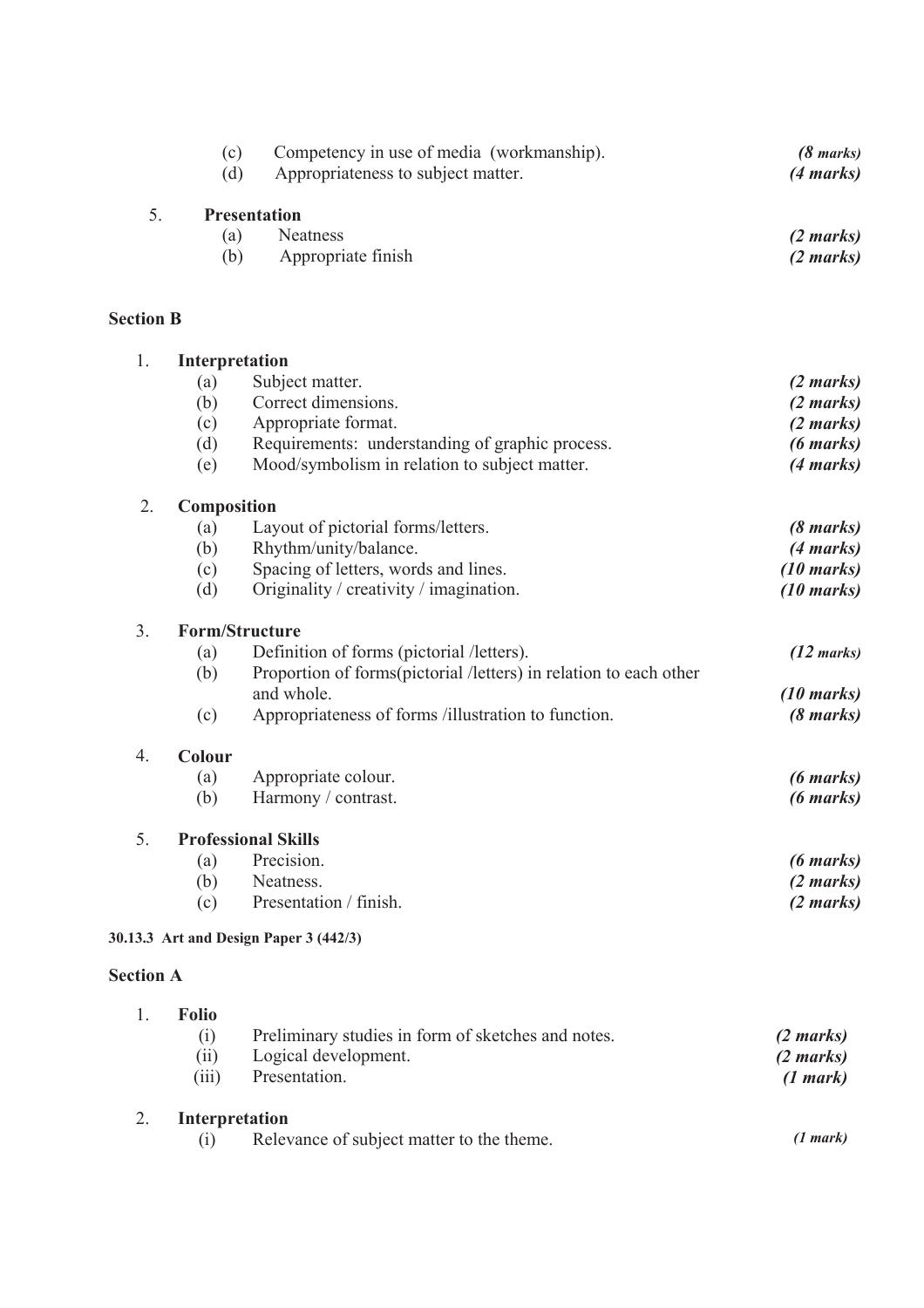|                  | (ii)                  | Originality/imagination/creativity.                  | (1 mark)            |
|------------------|-----------------------|------------------------------------------------------|---------------------|
|                  | (iii)                 | Portray of mood.                                     | (1 mark)            |
|                  | (iv)                  | Correct dimensions.                                  | (1 mark)            |
| 3.               | Composition           |                                                      |                     |
|                  | (i)                   | Unity/rhythm/balance.                                | (1 mark)            |
|                  | (ii)                  | Use of given space.                                  | (1 mark)            |
|                  | (iii)                 | Appropriate format.                                  | (1 mark)            |
| 4.               | <b>Form/Structure</b> |                                                      |                     |
|                  | (i)                   | Definition of forms.                                 | $(2 \text{ marks})$ |
|                  | (ii)                  | Proportion of forms.                                 | (1 mark)            |
|                  | (iii)                 | Texture/pattern.                                     | (1 mark)            |
| 5.               | Colour                |                                                      |                     |
|                  | (i)                   | Choice of appropriate colour/tonal value.            | (1 mark)            |
|                  | (ii)                  | Combination of colours/harmony/contrast/tonal value. | (1 mark)            |
| 6.               | Craftmanship          |                                                      |                     |
|                  | (i)                   | Application of colours/execution skill.              | (1 mark)            |
|                  | (ii)                  | Neatness/finish/presentation.                        | (1 mark)            |
| <b>Section B</b> |                       |                                                      |                     |
| 1.               | <b>Folio</b>          |                                                      |                     |
|                  | (i)                   | Preliminary studies in form of sketches and notes.   | $(2 \text{ marks})$ |
|                  | (ii)                  | Logical development.                                 | (2 marks)           |
|                  | (iii)                 | Presentation.                                        | (1 mark)            |
|                  |                       |                                                      |                     |
| 2.               | Interpretation        |                                                      |                     |
|                  | (i)                   | Relevance of subject matter to the theme.            | (1 mark)            |
|                  | (ii)                  | Originality/imagination.                             | (1 mark)            |
|                  | (iii)                 | Portray of mood.                                     | (1 mark)            |
|                  | (iv)                  | Correct dimensions.                                  | (1 mark)            |
| 3.               | Composition           |                                                      |                     |
|                  | (i)                   | Unity/rhythm/movement.                               | (2 marks)           |
|                  | (ii)                  | Balance.                                             | $(2 \text{ marks})$ |
| 4.               | <b>Form/Structure</b> |                                                      |                     |
|                  | (i)                   | Definition of forms.                                 | (2 marks)           |
|                  | (ii)                  | Texture/pattern.                                     | (1 mark)            |
| 5                | Colour                |                                                      |                     |
|                  |                       |                                                      | (1 mark)            |
|                  | (i)                   | Choice of appropriate colour.                        | (1 mark)            |
|                  | (ii)                  | Combination of colours/harmony/contrast/tonal value. |                     |